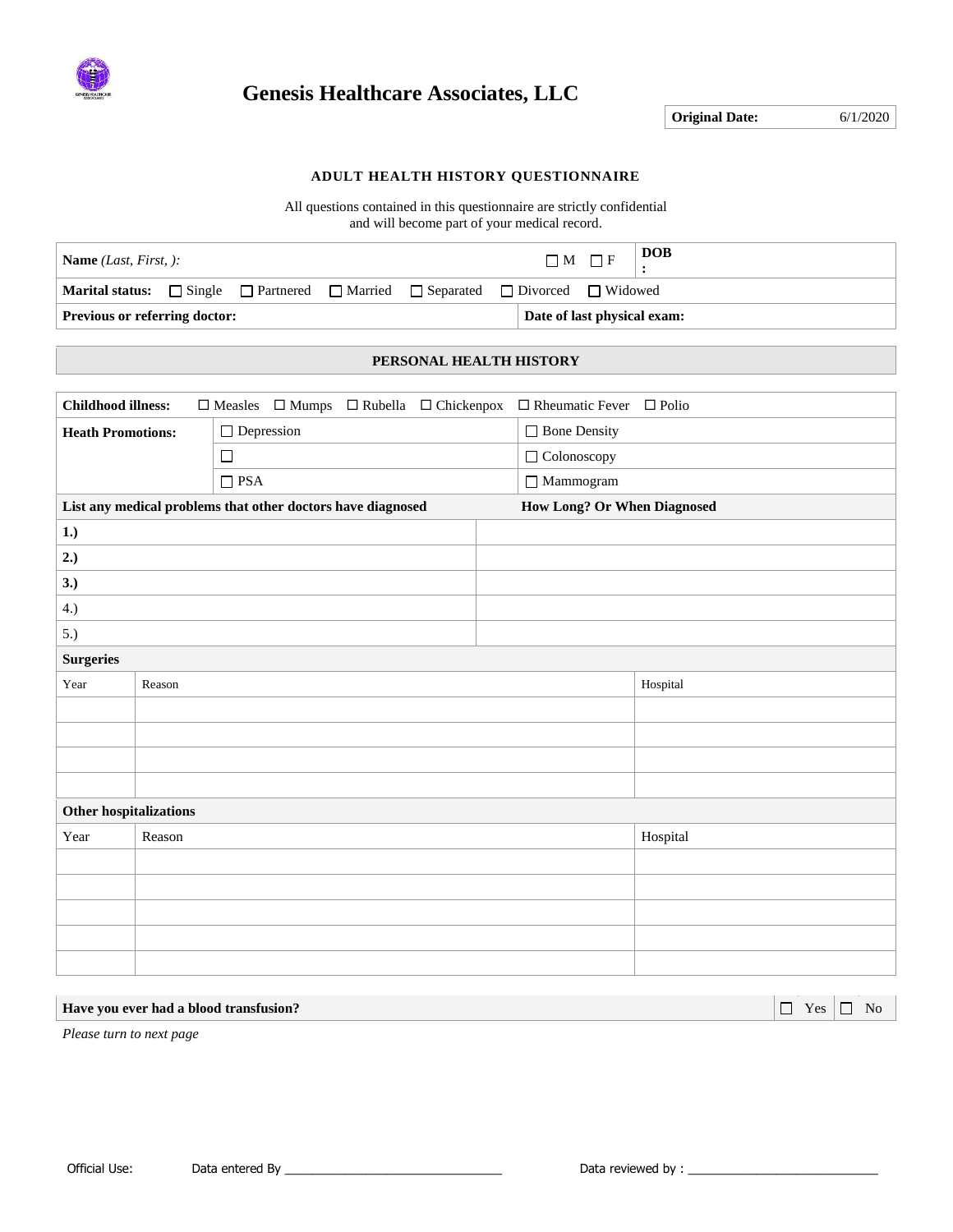

| List your prescribed drugs and over-the-counter drugs, such as vitamins and inhalers |                                                                                   |                              |                                                                                          |                        |                  |               |  |        |                |
|--------------------------------------------------------------------------------------|-----------------------------------------------------------------------------------|------------------------------|------------------------------------------------------------------------------------------|------------------------|------------------|---------------|--|--------|----------------|
| Name the Drug                                                                        |                                                                                   | <b>Strength</b>              |                                                                                          | <b>Frequency Taken</b> |                  |               |  |        |                |
|                                                                                      |                                                                                   |                              |                                                                                          |                        |                  |               |  |        |                |
|                                                                                      |                                                                                   |                              |                                                                                          |                        |                  |               |  |        |                |
|                                                                                      |                                                                                   |                              |                                                                                          |                        |                  |               |  |        |                |
|                                                                                      |                                                                                   |                              |                                                                                          |                        |                  |               |  |        |                |
|                                                                                      |                                                                                   |                              |                                                                                          |                        |                  |               |  |        |                |
|                                                                                      |                                                                                   |                              |                                                                                          |                        |                  |               |  |        |                |
|                                                                                      |                                                                                   |                              |                                                                                          |                        |                  |               |  |        |                |
|                                                                                      |                                                                                   |                              |                                                                                          |                        |                  |               |  |        |                |
|                                                                                      | <b>ALLERGIES TO MEDICATION</b>                                                    |                              |                                                                                          |                        |                  |               |  |        |                |
| Name the Drug                                                                        |                                                                                   | <b>Reaction</b>              |                                                                                          |                        |                  |               |  |        |                |
|                                                                                      |                                                                                   |                              |                                                                                          |                        |                  |               |  |        |                |
|                                                                                      |                                                                                   |                              |                                                                                          |                        |                  |               |  |        |                |
|                                                                                      |                                                                                   |                              |                                                                                          |                        |                  |               |  |        |                |
|                                                                                      |                                                                                   |                              | <b>HEALTH HABITS AND PERSONAL SAFETY</b>                                                 |                        |                  |               |  |        |                |
|                                                                                      | ALL QUESTIONS CONTAINED IN THIS QUESTIONNAIRE WILL BE KEPT STRICTLY CONFIDENTIAL. |                              |                                                                                          |                        |                  |               |  |        |                |
| <b>Exercise</b>                                                                      | Sedentary (No exercise)                                                           |                              |                                                                                          |                        |                  |               |  |        |                |
|                                                                                      | $\Box$ Mild exercise (i.e., climb stairs, walk 3 blocks, golf)                    |                              |                                                                                          |                        |                  |               |  |        |                |
|                                                                                      |                                                                                   |                              | □ Occasional vigorous exercise (i.e., work or recreation, less than 4x/week for 30 min.) |                        |                  |               |  |        |                |
|                                                                                      |                                                                                   |                              | $\Box$ Regular vigorous exercise (i.e., work or recreation 4x/week for 30 minutes)       |                        |                  |               |  |        |                |
| <b>Diet</b>                                                                          | Are you dieting?<br>Yes<br>$\Box$<br>N <sub>0</sub><br>$\Box$                     |                              |                                                                                          |                        |                  |               |  |        |                |
|                                                                                      | If yes, are you on a physician prescribed medical diet?                           |                              |                                                                                          |                        |                  | $\Box$<br>Yes |  | $\Box$ | N <sub>0</sub> |
|                                                                                      | # of meals you eat in an average day?                                             |                              |                                                                                          |                        |                  |               |  |        |                |
|                                                                                      | Rank salt intake                                                                  | $\Box$ Hi                    | $\Box$ Med                                                                               | $\Box$ Low             |                  |               |  |        |                |
|                                                                                      | Rank fat intake                                                                   | $\Box$<br><br>Hi             | $\Box$ Med                                                                               | $\hfill\Box$<br>Low    |                  |               |  |        |                |
| Caffeine                                                                             | $\Box$ None                                                                       | $\Box$ Coffee                | $\Box$ Tea                                                                               | $\Box$ Cola            |                  |               |  |        |                |
|                                                                                      | # of cups/cans per day?                                                           |                              |                                                                                          |                        |                  |               |  |        |                |
| <b>Alcohol</b>                                                                       | Do you drink alcohol?                                                             |                              |                                                                                          |                        |                  | $\Box$<br>Yes |  | $\Box$ | <b>No</b>      |
|                                                                                      | If yes, what kind?                                                                |                              |                                                                                          |                        |                  |               |  |        |                |
|                                                                                      | How many drinks per week?                                                         |                              |                                                                                          |                        |                  |               |  |        |                |
|                                                                                      | Are you concerned about the amount you drink?                                     |                              |                                                                                          |                        |                  | Yes<br>ப      |  | ப      | No             |
|                                                                                      | Have you considered stopping?                                                     |                              |                                                                                          |                        |                  | $\Box$<br>Yes |  | □      | N <sub>0</sub> |
|                                                                                      | Have you ever experienced blackouts?                                              |                              |                                                                                          |                        |                  | Yes<br>$\Box$ |  | $\Box$ | No             |
|                                                                                      | Are you prone to "binge" drinking?                                                |                              |                                                                                          |                        |                  | Yes<br>$\Box$ |  | □      | No             |
|                                                                                      | Do you drive after drinking?                                                      |                              |                                                                                          |                        |                  | $\Box$<br>Yes |  | □      | No             |
| <b>Tobacco</b>                                                                       | Do you use tobacco?                                                               |                              |                                                                                          |                        |                  | $\Box$<br>Yes |  | □      | No             |
|                                                                                      | $\Box$ Cigarettes – pks./day                                                      |                              | $\Box$ Chew - #/day                                                                      | $\Box$ Pipe - #/day    | □ Cigars - #/day |               |  |        |                |
|                                                                                      | $\Box$ # of years                                                                 | $\Box$ Or what year did quit |                                                                                          |                        |                  |               |  |        |                |
| <b>Drugs</b>                                                                         | Do you currently use recreational or street drugs?                                |                              |                                                                                          |                        |                  | □<br>Yes      |  | □      | No             |
|                                                                                      | Have you ever given yourself street drugs with a needle?                          |                              |                                                                                          |                        |                  | $\Box$<br>Yes |  | ப      | No             |
| Official Use:                                                                        | Data entered By                                                                   |                              |                                                                                          | Data reviewed by:      |                  |               |  |        |                |

 $\overline{\phantom{a}}$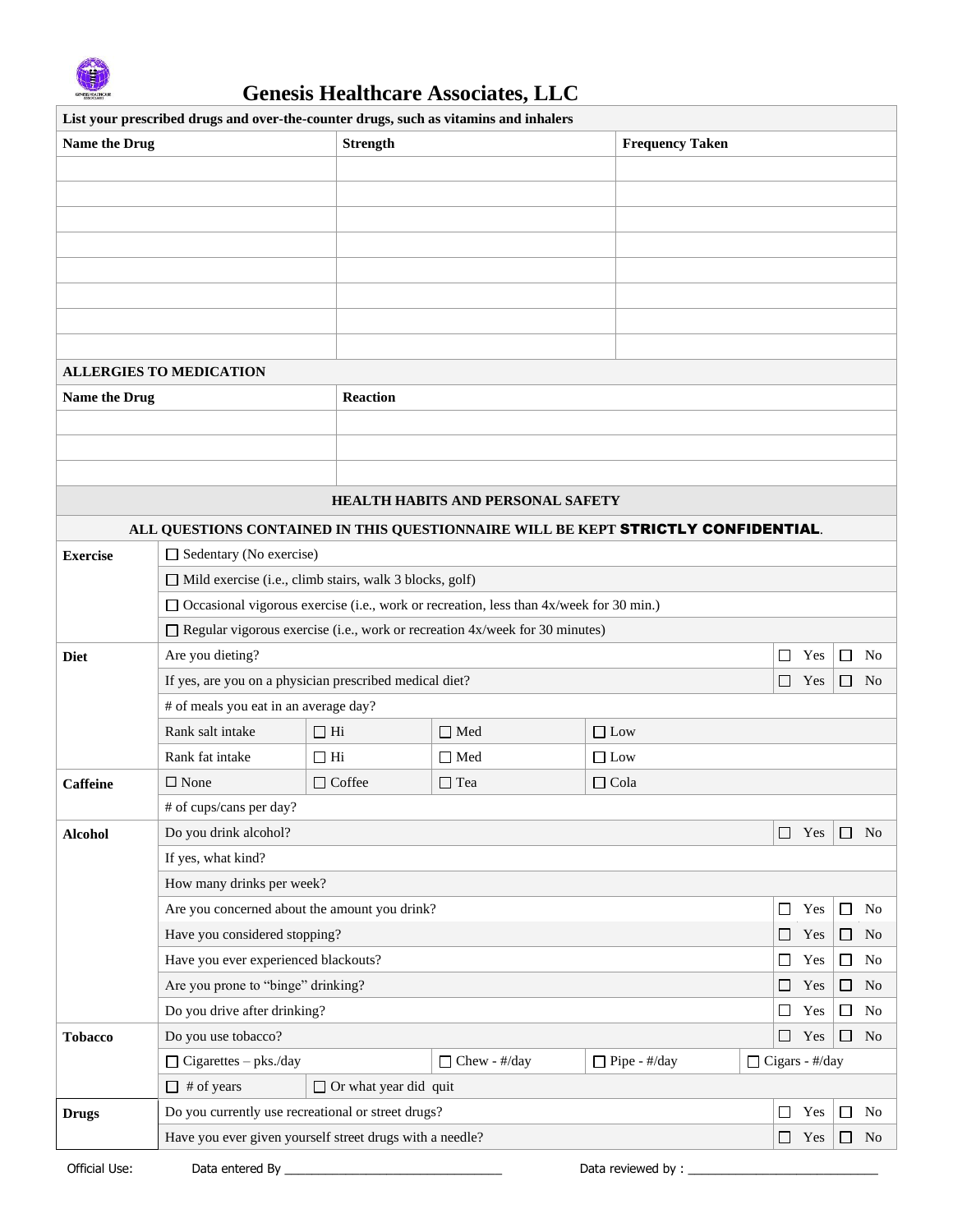

# **Genesis Healthcare Associates, LLC**

| <b>Sex</b>      | Are you sexually active?                                                                                                                                                                                                                           |        |     |                         |                |        | Yes |              | N <sub>0</sub> |
|-----------------|----------------------------------------------------------------------------------------------------------------------------------------------------------------------------------------------------------------------------------------------------|--------|-----|-------------------------|----------------|--------|-----|--------------|----------------|
|                 | Do you have sex with                                                                                                                                                                                                                               |        | Men | $\Box$ Women            | $\Box$ Both    |        |     |              |                |
|                 | What type of contraception do you use?                                                                                                                                                                                                             | Condom |     | $\Box$ Pills $\Box$ IUD | $\Box$ Implant |        |     |              |                |
|                 | If not trying for a pregnancy list contraceptive or barrier method used:                                                                                                                                                                           |        |     |                         |                |        |     |              |                |
|                 | Any discomfort with intercourse?                                                                                                                                                                                                                   |        |     |                         |                | Г      | Yes | $\mathsf{L}$ | N <sub>0</sub> |
|                 |                                                                                                                                                                                                                                                    |        |     |                         |                |        | Yes |              | N <sub>0</sub> |
| <b>Personal</b> | Do you live alone?                                                                                                                                                                                                                                 |        |     |                         |                | $\Box$ | Yes |              | N <sub>o</sub> |
| <b>Safety</b>   | Do you have frequent falls?                                                                                                                                                                                                                        |        |     |                         |                |        |     |              | No             |
|                 | Do you have vision or hearing loss?                                                                                                                                                                                                                |        |     |                         |                |        | Yes |              | N <sub>o</sub> |
|                 | Do you have an Advance Directive and/or Living Will?                                                                                                                                                                                               |        |     |                         |                |        | Yes |              | N <sub>o</sub> |
|                 | Would you like information on how to prepare a Living Will or Advance Directive?                                                                                                                                                                   |        |     |                         |                |        | Yes | $\Box$       | N <sub>o</sub> |
|                 | Physical and/or mental abuse have become major public health issues in this country. This often takes the<br>form of verbally threatening behavior or actual physical or sexual abuse. Would you like to discuss this<br>issue with your provider? |        |     |                         |                |        | Yes |              | No             |

### **FAMILY HEALTH HISTORY**

|                | AGE                     | <b>SIGNIFICANT HEALTH</b><br><b>PROBLEMS</b> |                                | AGE                  | <b>SIGNIFICANT HEALTH</b><br><b>PROBLEMS</b> |
|----------------|-------------------------|----------------------------------------------|--------------------------------|----------------------|----------------------------------------------|
| <b>Father</b>  |                         |                                              | <b>Children</b>                | $\Box$ M<br>$\Box$ F |                                              |
| <b>Mother</b>  |                         |                                              |                                | $\Box$ M<br>$\Box$ F |                                              |
| <b>Sibling</b> | $\Box$ M<br>$\Box F$    |                                              |                                | $\Box$ M<br>$\Box$ F |                                              |
|                | $\Box$ M<br>$\Box F$    |                                              |                                | $\Box$ M<br>$\Box$ F |                                              |
|                | $\Box$ M<br>$\Box F$    |                                              | <b>Grandmother</b><br>Maternal |                      |                                              |
|                | $\square$ M<br>$\Box$ F |                                              | Grandfather<br>Maternal        |                      |                                              |
|                | $\Box$ M<br>$\Box F$    |                                              | Grandmother<br>Paternal        |                      |                                              |
|                | $\Box$ M<br>$\Box$ F    |                                              | Grandfather<br>Paternal        |                      |                                              |

### MENTAL HEALTH

| ⊣                        | Yes | П  | N <sub>0</sub> |
|--------------------------|-----|----|----------------|
| $\blacksquare$           | Yes | П  | No.            |
| $\overline{\phantom{a}}$ | Yes | П  | N <sub>0</sub> |
| ┓                        | Yes | П  | No             |
| $\overline{\phantom{a}}$ | Yes | □  | N <sub>0</sub> |
| $\blacksquare$           | Yes | П  | No             |
| $\overline{\phantom{a}}$ | Yes | П  | No             |
| $\blacksquare$           | Yes | П  | N <sub>o</sub> |
| $\overline{\phantom{a}}$ | Yes | ΙI | No             |
|                          |     |    |                |